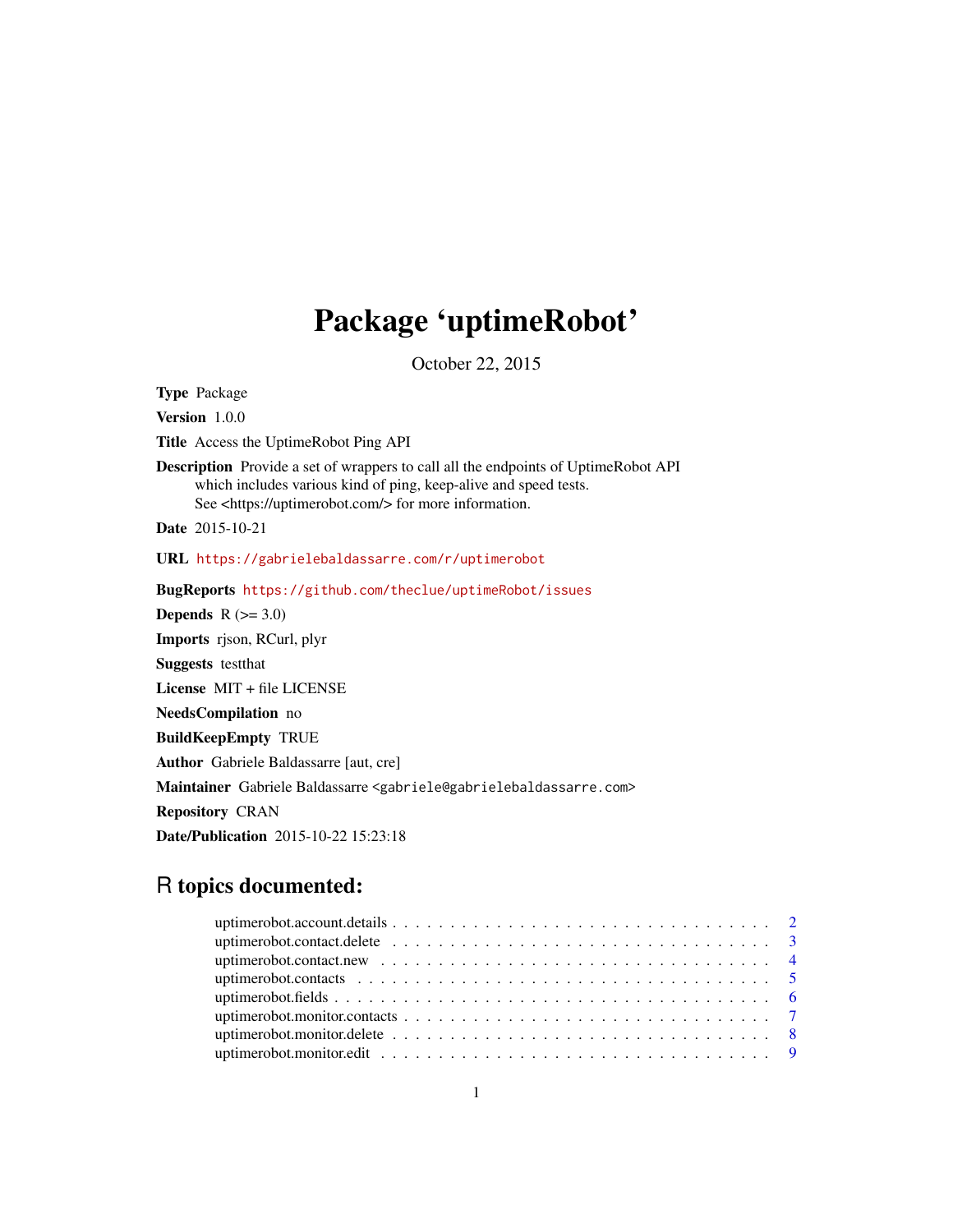<span id="page-1-0"></span>

| Index | 19 |
|-------|----|
|       |    |
|       |    |
|       |    |
|       |    |
|       |    |

uptimerobot.account.details

*Get the account details for who is linked to the given API key*

#### Description

uptimerobot.account.details returns a list or a vector with the account details connected to the given api key.

#### Usage

```
uptimerobot.account.details(api.key, unlist = FALSE)
```
#### Arguments

| api.kev | string with a valid key for connecting to Uptimerobot API.                        |
|---------|-----------------------------------------------------------------------------------|
| unlist  | logical. Set to TRUE to unlist the output to a named vector, FALSE to get a named |
|         | list.                                                                             |

#### Value

A list or a vector with the account details.

#### Author(s)

Gabriele Baldassarre

#### Examples

```
## Not run:
# Let's assume the api.key is available into the environment variable KEY
api.key <- Sys.getenv("KEY", "")
```

```
# Returns details as a list
details.list <- uptimerobot.account.details(api.key)
```

```
# Returns details as a vector
details.num <- uptimerobot.account.details(api.key, unlist = TRUE)
```
## End(Not run)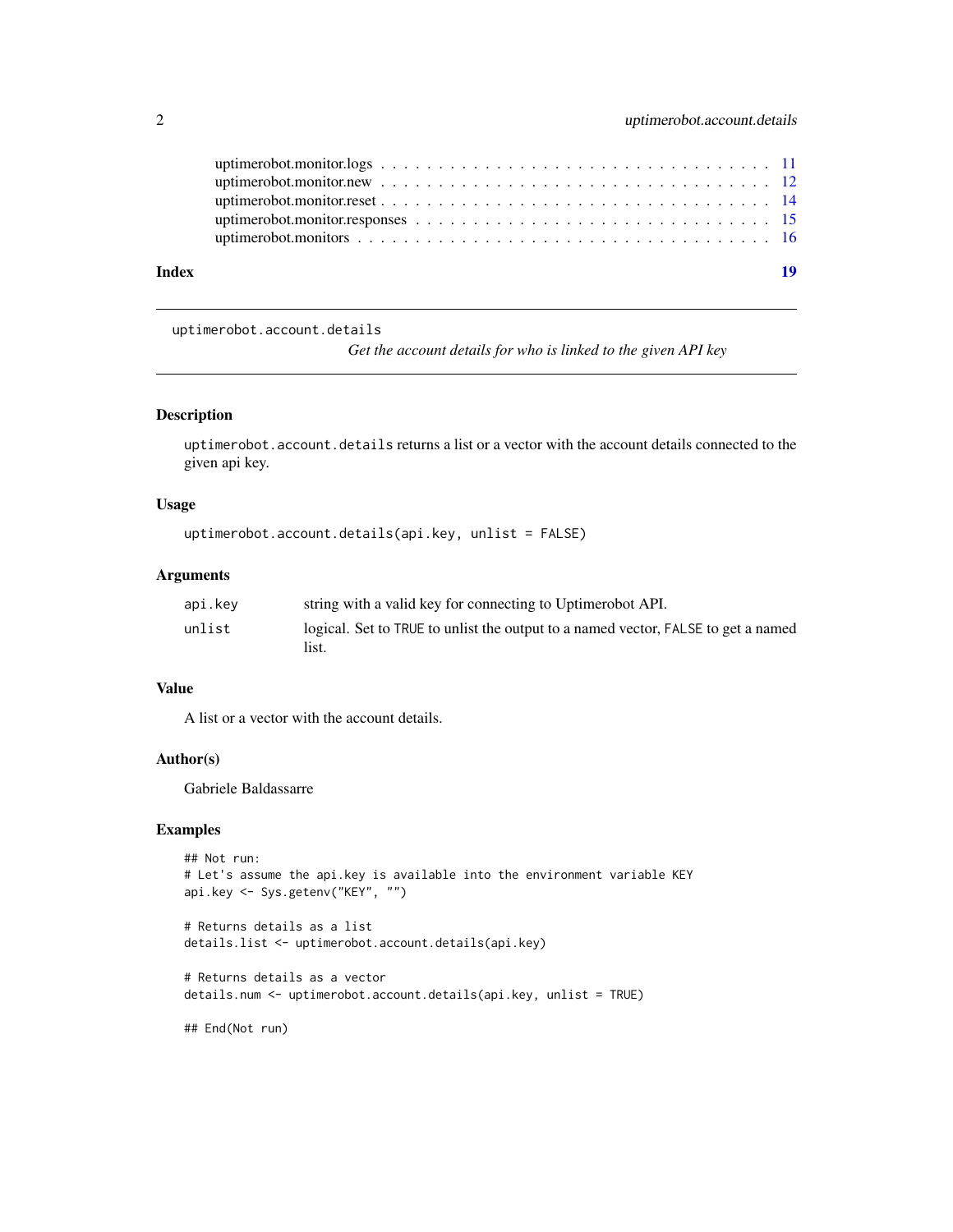<span id="page-2-1"></span><span id="page-2-0"></span>uptimerobot.contact.delete

*Delete an alert contact*

#### Description

uptimerobot.contact.delete removes an alert contanct, unlinking from all the registered monitors.

#### Usage

```
uptimerobot.contact.delete(api.key, id)
```
#### Arguments

| api.key | string with a valid key for connecting to Uptimerobot API. |
|---------|------------------------------------------------------------|
| id      | numeric or integer with the ID of the contact to delete.   |

#### Value

The function returns TRUE in case success. An error is thrown otherwise.

#### Author(s)

Gabriele Baldassarre

```
## Not run:
# Let's assume the api.key is available into the environment variable KEY
api.key <- Sys.getenv("KEY", "")
# Delete the contact with id=12345678
if(uptimerobot.contact.delete(api.key, 12345678){
  message("Alert contact successfully deleted!")
}
## End(Not run)
```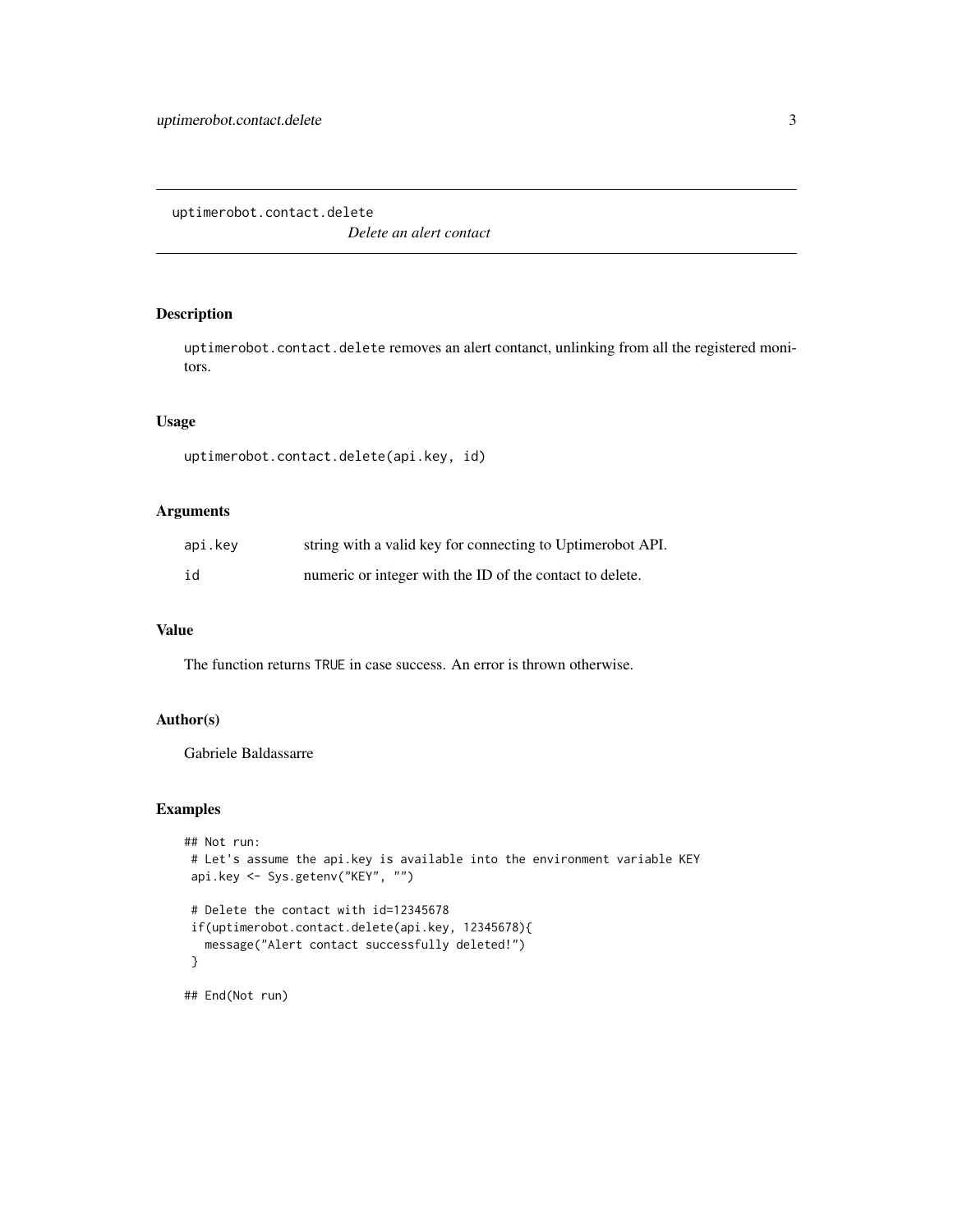<span id="page-3-0"></span>uptimerobot.contact.new

*Add a new alert contact*

#### Description

uptimerobot.contact.new creates a new alert contact with the given properties.

#### Usage

uptimerobot.contact.new(api.key, type, value, friendly.name)

#### Arguments

| api.kev       | string with a valid key for connecting to Uptimerobot API.                                                          |
|---------------|---------------------------------------------------------------------------------------------------------------------|
| type          | string or numeric with the type of the contact. You can use both the value (string)<br>or the index (numeric) here. |
| value         | string with the value of the contact (ie. the email address).                                                       |
| friendly.name | string the friendly (screen) name of the contact.                                                                   |

#### Details

The alert contacts are whom to be notified when the monitor goes up/down.

The index lookup keys and values are available on the Uptimerobot API page on [https://uptimerob](https://uptimerobot.com/api)ot. [com/api](https://uptimerobot.com/api)

#### Value

The function returns the ID of the newly created contact in case success. An error is thrown otherwise.

#### Author(s)

Gabriele Baldassarre

#### See Also

[uptimerobot.contacts](#page-4-1), [uptimerobot.contact.delete](#page-2-1)

#### Examples

## Not run: # Let's assume the api.key is available into the environment variable KEY api.key <- Sys.getenv("KEY", "") # Create a new contact and get the ID contact.new <- uptimerobot.contact.new(api.key, type = "email", value = "foo@bar.com", "John Doe")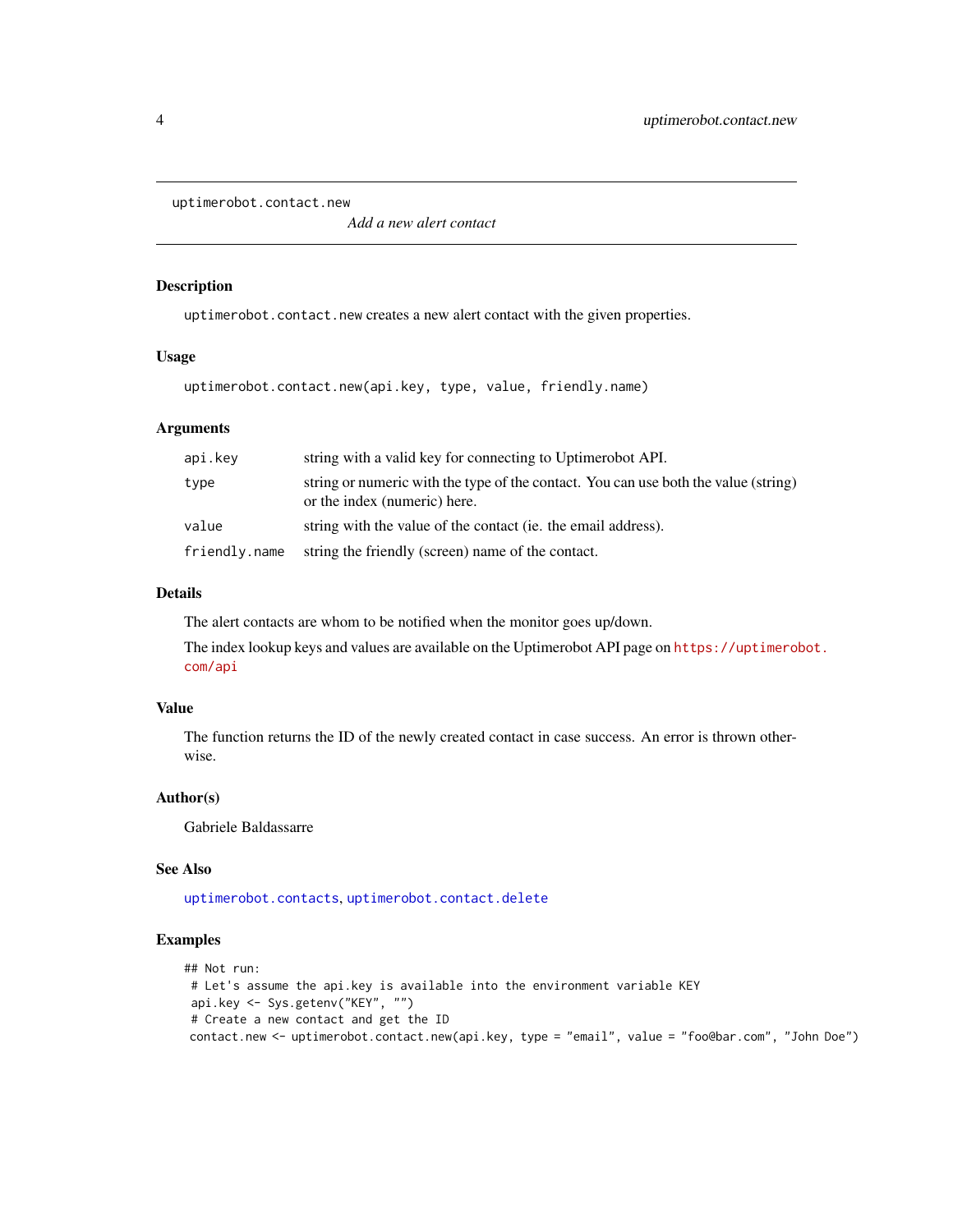#### <span id="page-4-0"></span>uptimerobot.contacts 5

```
# Get informations about this new contact
contact.detail <- uptimerobot.contacts(api.key, contacts = contact.new)
## End(Not run)
```
<span id="page-4-1"></span>uptimerobot.contacts *Get general informations about the alert contacts*

#### Description

uptimerobot.contacts extracts a dataset with general informations for a set of contacts used to be alert in case of up/down of the given monitors.

#### Usage

```
uptimerobot.contacts(api.key, contacts = NULL, limit = 50, offset = 0,
  fields = uptimerobot.fields("contact")$typical)
```
#### Arguments

| api.key  | A valid key for connecting to UptimeRobors public API.                                                                                                                                                               |
|----------|----------------------------------------------------------------------------------------------------------------------------------------------------------------------------------------------------------------------|
| contacts | vector or comma-delimited string with the IDs of the contacts to get. If the<br>argument is NULL or missing, all the available contacts will be returned.                                                            |
| limit    | An integer value used for pagination. Defines the max number of records to<br>return in each page. Default and max. is 50.                                                                                           |
| offset   | An integer value to set the index of the first monitor to get (used for pagination).                                                                                                                                 |
| fields   | vector or comma-delimited string with the general informations to include in the<br>output dataset. You may use the helper function uptimerobot. fields if you<br>don't want to manually compile the list of fields. |

#### Details

The alert contacts are whom to be notified when the monitor goes up/down.

If a vector of contact IDs is not given, the function will return data for all the available contacts.

The API uses pagination and returns no more than 50 contacts on each page. Use limit and offset to set a different number of monitors to get on each page and to move between pages. Leave default values to get all the data.

#### Value

A dataset with general informations about the contacts.

#### Author(s)

Gabriele Baldassarre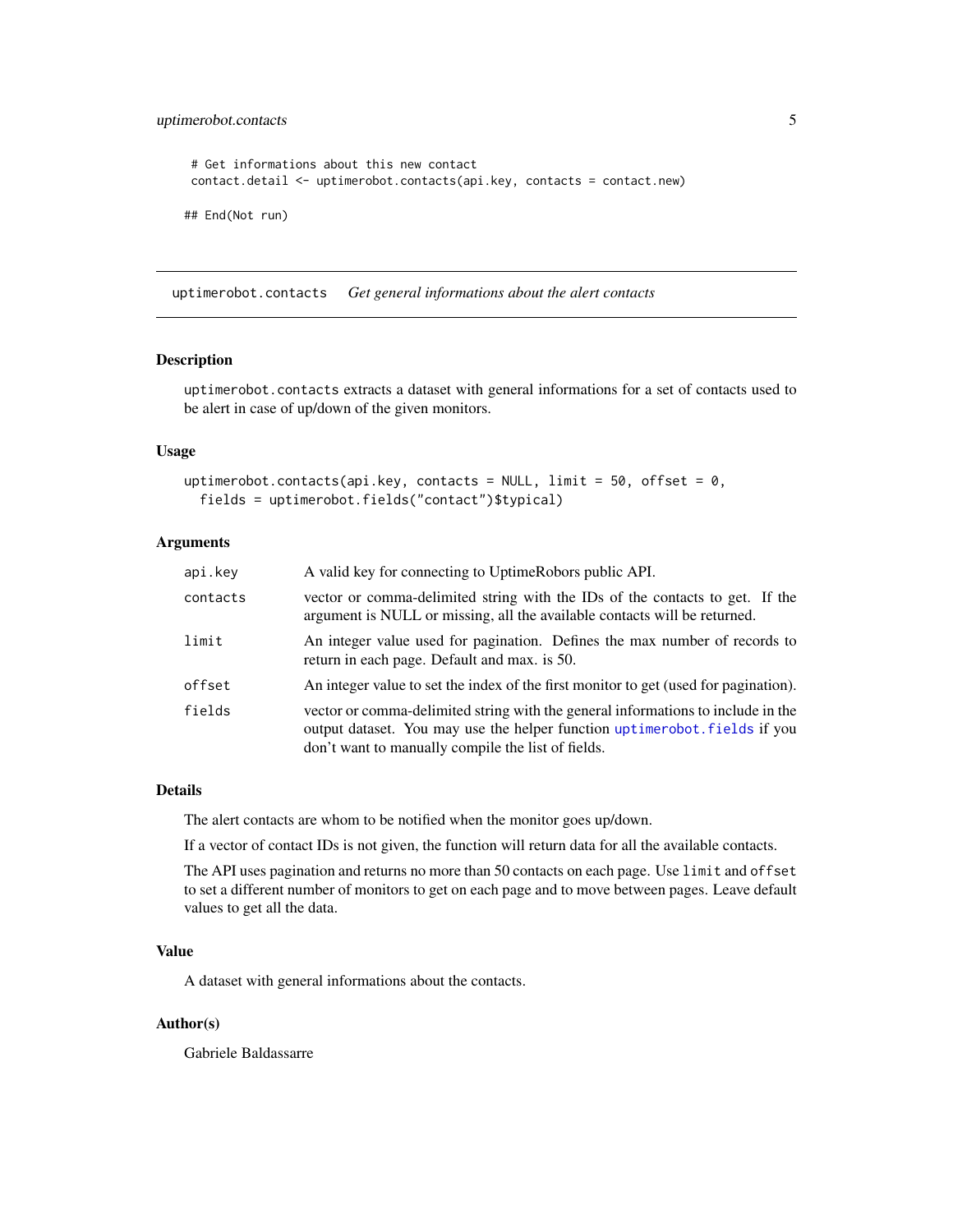#### <span id="page-5-0"></span>See Also

[uptimerobot.monitors](#page-15-1)

#### Examples

```
## Not run:
# Let's assume the api.key is available into the environment variable KEY
api.key <- Sys.getenv("KEY", "")
# Returns all the contacts with a default set of attributes
contacts.df <- uptimerobot.contacts(api.key)
# Returns all the contacts and all the attributes
contacts.full.df <- uptimerobot.contacts(api.key, fields=uptimerobot.fields("contact")$full))
# Returns only the two contacts with ID: 1234, 5678
contacts.df <- uptimerobot.contacts(api.key, c("1234", "5678"))
## End(Not run)
```
<span id="page-5-1"></span>uptimerobot.fields *Get a list of the available fields for various endpoints*

#### Description

uptimerobots.fields returns a list of vectors of available fields for commodity uses. Use it to avoid manually typing long list of fields in vectors or comma-delimited strings when used in various endpoints.

#### Usage

```
uptimerobot.fields(type)
```
#### Arguments

type string with the type of fields to be reported. Only monitor and contact are currently supported.

#### Details

Use the type parameter to choose which set of fields to return in a list of vectors. These endpoints are currently supported: monitor and contact.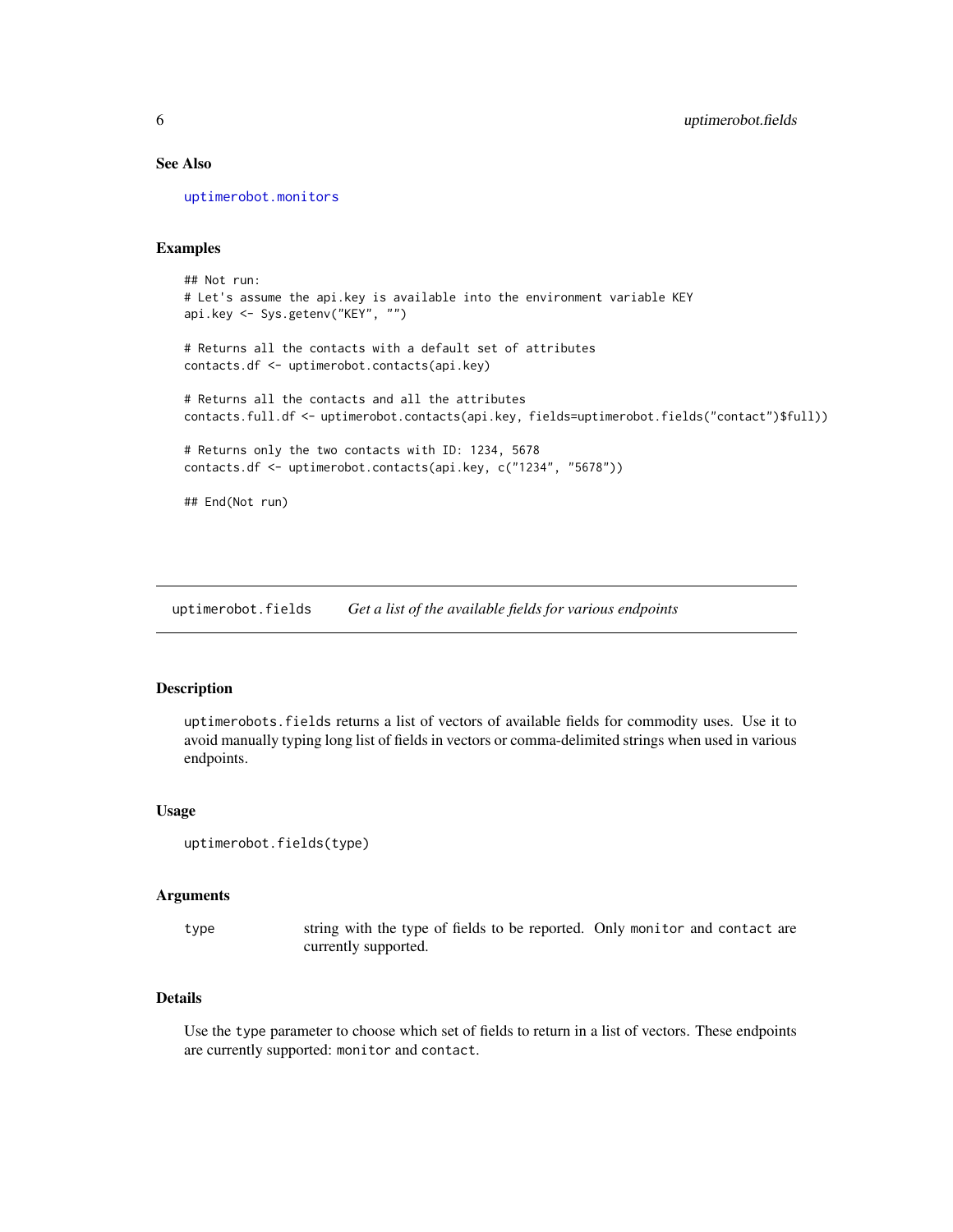#### <span id="page-6-0"></span>Value

The function returns a list of 3 elements which in turn contains a vector of available fields for a given set each. The returned elements are:

- 1. typical returns a typical set of fields, used in most situations;
- 2. full returns the full set of available fields, including passwords and other potentially confidential data;
- 3. compact return a minimal set of fields.

#### Author(s)

Gabriele Baldassarre

#### See Also

[uptimerobot.monitors](#page-15-1), [uptimerobot.contacts](#page-4-1)

<span id="page-6-1"></span>uptimerobot.monitor.contacts

*Get contacts informations for one or more monitors*

#### Description

uptimerobot.monitor.contacts return a dataset with all the alert contacts that will be triggered when a log is collected for the given monitors IDs.

#### Usage

```
uptimerobot.monitor.contacts(api.key, monitors, limit = 50, offset = 0)
```
#### Arguments

| api.key  | A valid key for connecting to UptimeRobors public API.                                                                     |
|----------|----------------------------------------------------------------------------------------------------------------------------|
| monitors | vector or comma-delimited string with the IDs of the monitors to get.                                                      |
| limit    | An integer value used for pagination. Defines the max number of records to<br>return in each page. Default and max. is 50. |
| offset   | An integer value to set the index of the first monitor to get (used for pagination).                                       |

#### Details

The API uses pagination and returns no more than 50 monitors on each page. Use limit and offset to set a different number of monitors to get on each page and to move between pages. Leave default values to get all the data.

#### Value

A dataset with the alert contacts.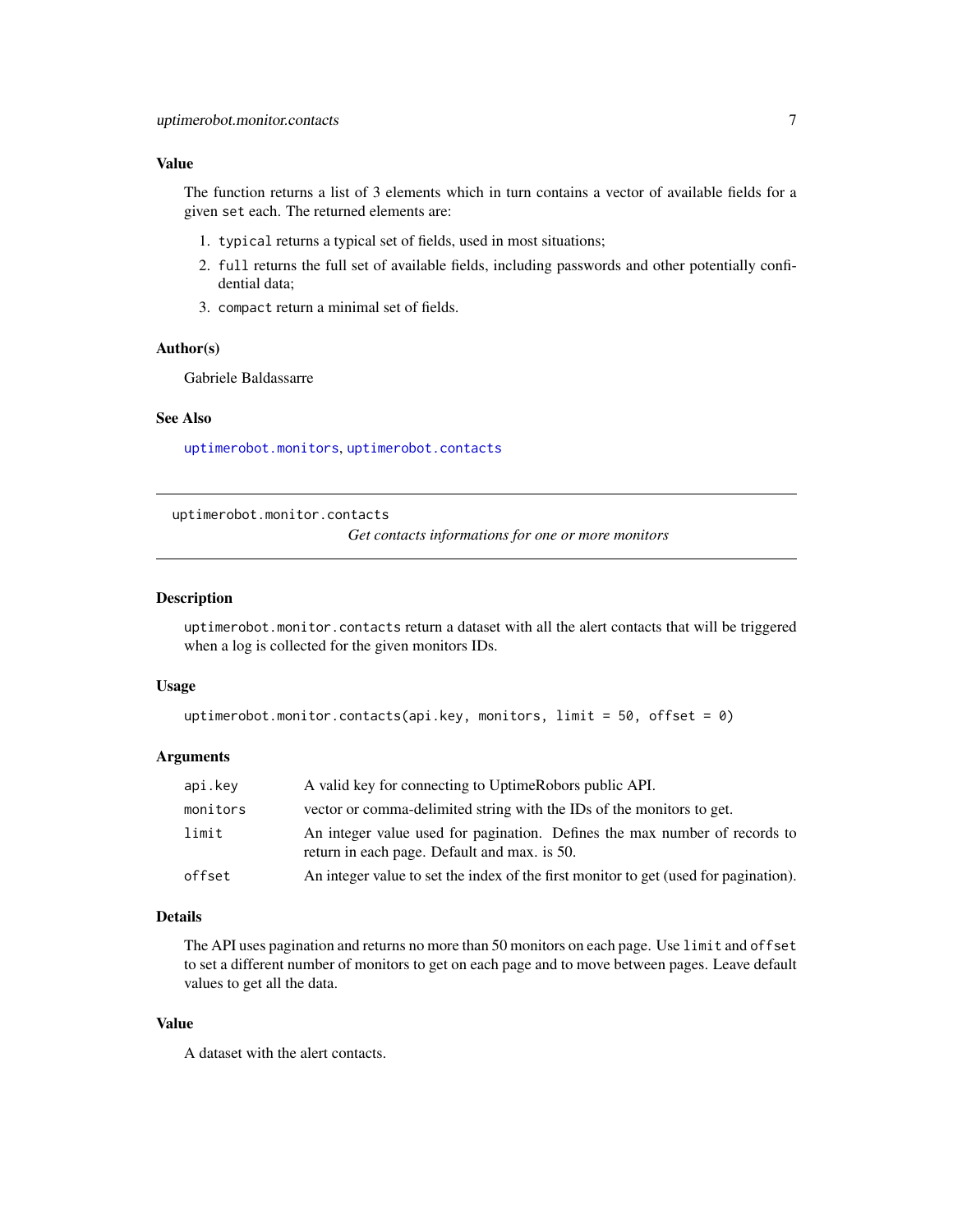#### <span id="page-7-0"></span>Author(s)

Gabriele Baldassarre

#### See Also

[uptimerobot.monitors](#page-15-1), [uptimerobot.monitor.logs](#page-10-1), [uptimerobot.monitor.responses](#page-14-1)

#### Examples

```
## Not run:
# Let's assume the api.key is available into the environment variable KEY
api.key <- Sys.getenv("KEY", "")
# Returns all the monitors IDs. Since the function always return a data.frame
# (even if you ask only for a column), you have to reference the column to get a character vector.
monitors.id <- uptimerobot.monitors(api.key, fields="id")$id
# Returns all the contacts registered for the given monitors
logs.df <- uptimerobot.monitor.contacts(api.key, monitors=monitors.id)
```
## End(Not run)

uptimerobot.monitor.delete

*Delete a monitor*

#### Description

uptimerobot.monitor.delete remove a monitor and all existing statistics of it.

#### Usage

```
uptimerobot.monitor.delete(api.key, id)
```
#### Arguments

| api.key | string with a valid key for connecting to Uptimerobot API. |
|---------|------------------------------------------------------------|
| id      | numeric or integer with the ID of the monitor to delete.   |

#### Value

The function returns TRUE in case success. An error is thrown otherwise.

#### Author(s)

Gabriele Baldassarre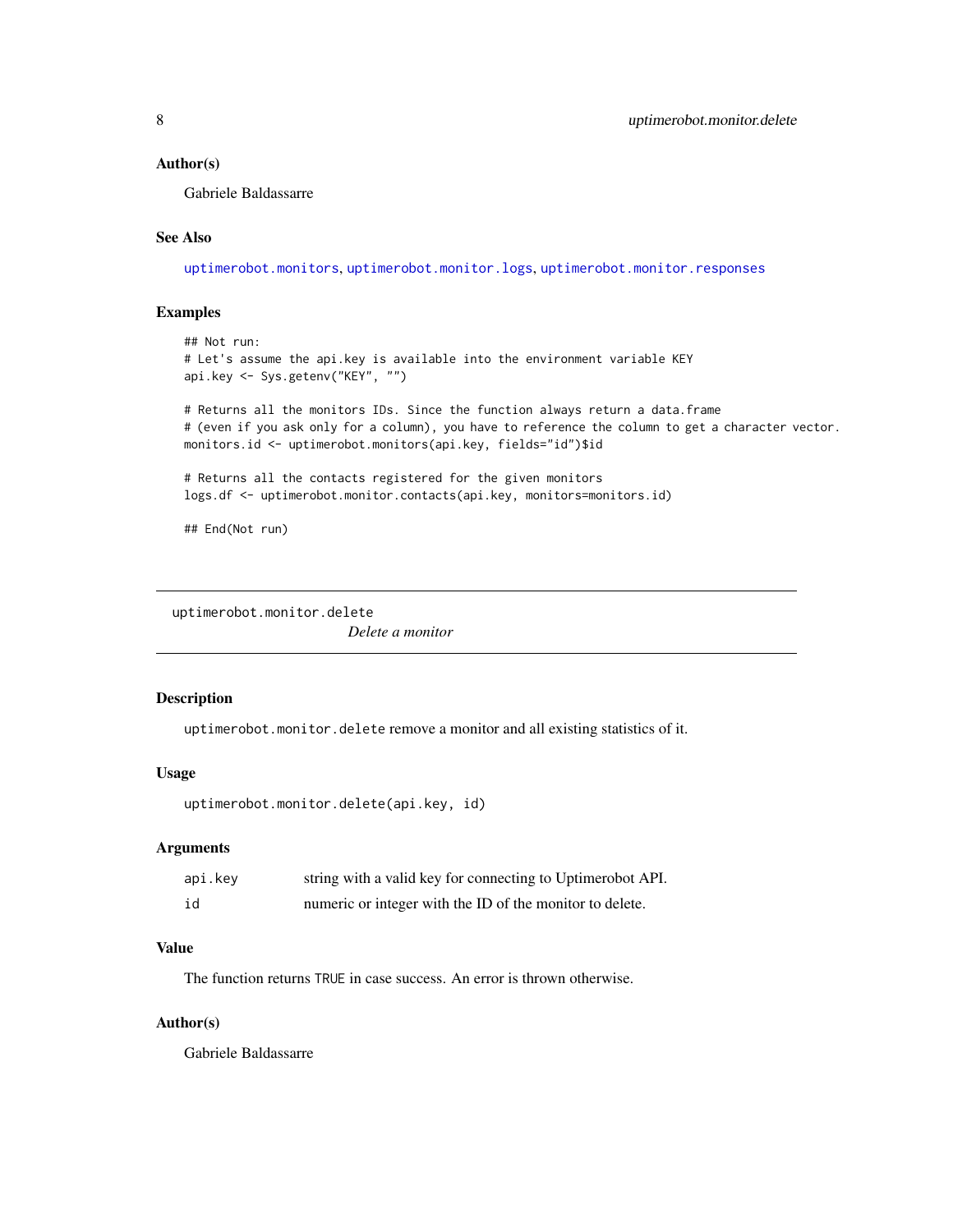#### <span id="page-8-0"></span>uptimerobot.monitor.edit 9

#### Examples

```
## Not run:
# Let's assume the api.key is available into the environment variable KEY
api.key <- Sys.getenv("KEY", "")
# Create a monitor and get its monitor.id
monitor.id <- uptimerobot.monitor.new(api.key,
  friendly.name="Open Analytics",
  url="https://gabrielebaldassarre.com", type="http"
 )
# Change the friendly name of the monitor
 if(uptimerobot.monitor.edit(api.key,
    monitor.id,
     friendly.name="Open Analytics - gabrielebaldassarre.com"
 ){
  message("Monitor has been successfully edited!")
}
 # Delete the just-made monitor
if(uptimerobot.monitor.delete(api.key, monitor.id){
   message("Monitor has been successfully deleted!")
 }
## End(Not run)
```
uptimerobot.monitor.edit *Edit a monitor*

#### Description

uptimerobot.monitor.edit edits the properties for an existing monitor.

#### Usage

```
uptimerobot.monitor.edit(api.key, id, friendly.name = NULL, url = NULL,
  activate = TRUE, subtype = NULL, port = NULL, interval = NULL,
  keyword.type = NULL, keyword.value = NULL, HTTP.username = NULL,
 HTTP.password = NULL, alert.contacts = NULL)
```
#### **Arguments**

| api.kev       | string with a valid key for connecting to Uptimerobot API. |
|---------------|------------------------------------------------------------|
| id            | numeric or integer with the ID of the monitor to edit.     |
| friendly.name | string the friendly (screen) name of the monitor.          |
| url           | string with the URL/IP of the monitor.                     |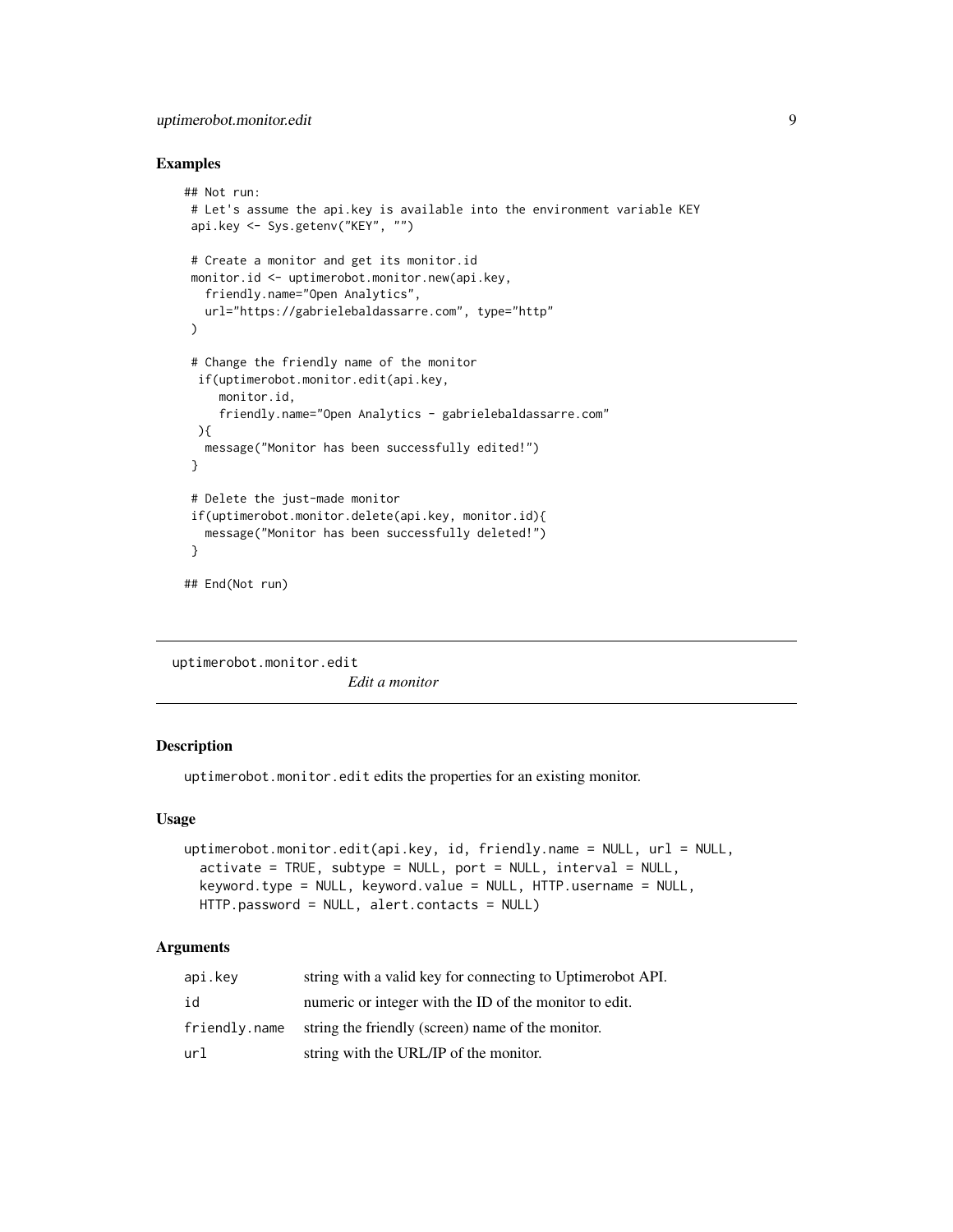| activate      | logical to set the status of the monitor. Set to TRUE to start the monitor or FALSE<br>to put it in paused state.                                                                                          |
|---------------|------------------------------------------------------------------------------------------------------------------------------------------------------------------------------------------------------------|
| subtype       | string used only for "Port monitoring" to set which pre-defined port/service is<br>monitored or if a custom port is monitored. You can use both the friendly name<br>(string) or the index (integer) here. |
| port          | string used only for "Port monitoring" to set the port monitored.                                                                                                                                          |
| interval      | integer with the interval for the monitoring check (in minutes).                                                                                                                                           |
| keyword.type  | required string in Keyword monitoring".                                                                                                                                                                    |
| keyword.value | string with the value of the keyword (required for keyword monitoring).                                                                                                                                    |
| HTTP.username | string used for password-protected web pages (HTTP Basic Auth). Set to empty<br>string to erase the current username. Available for HTTP and keyword monitor-<br>ing.                                      |
| HTTP.password | string used for password-protected web pages (HTTP Basic Auth). Set to empty<br>string to erase the current password. Available for HTTP and keyword monitor-<br>ing.                                      |
|               | alert.contacts character vector or data frame with the IDs to alert each with their threshold and<br>recurrence values.                                                                                    |
|               |                                                                                                                                                                                                            |

#### Details

If a property has not to be updated, just omit it from the parameters or set to NA. To erase the value of a property, set it to an empty string, ie "", instead (not NA or NULL!).

The type of a monitor can not be edited (like changing a HTTP monitor into a Port monitor).

The alert contacts are whom to be notified when the monitor goes up/down.

Multiple alert contact IDs can be sent in a character vector or in a data frame. If you pass alert contact IDs in a vector, each element must be formatted in the form <id>\_<threshold>\_<recurrence> (note the underscores). If you prefer to format it as a data.frame, it must have these three columns: id, threshold, recurrence, numeric or integer. Order of the columns doesn't matter.

Please note that thresholds and recurrences can be omitted (default to zero) and, as they are only available in the Pro Plan, they are always 0 in the Free Plan.

#### Value

The function returns TRUE in case success. An error is thrown otherwise.

#### Author(s)

Gabriele Baldassarre

```
## Not run:
# Let's assume the api.key is available into the environment variable KEY
api.key <- Sys.getenv("KEY", "")
# Create a monitor and get its monitor.id
```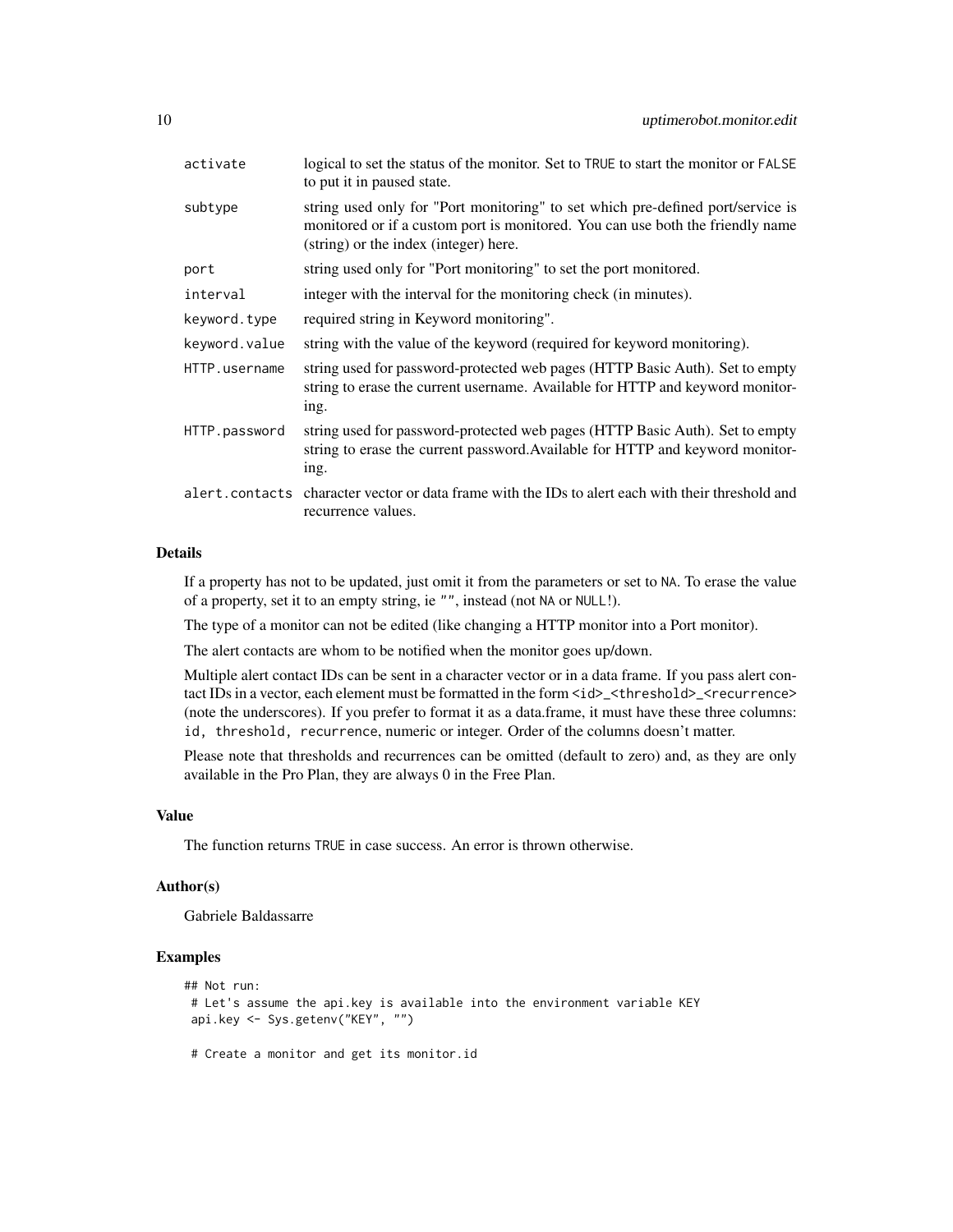```
monitor.id <- uptimerobot.monitor.new(api.key,
  friendly.name="Open Analytics",
  url="https://gabrielebaldassarre.com", type="http"
\lambda# Change the friendly name of the monitor
 if(uptimerobot.monitor.edit(api.key,
    monitor.id,
     friendly.name="Open Analytics - gabrielebaldassarre.com"
 ){
   message("Monitor has been successfully edited!")
 }
 # Delete the just-made monitor
 if(uptimerobot.monitor.delete(api.key, monitor.id){
  message("Monitor has been successfully deleted!")
}
## End(Not run)
```
<span id="page-10-1"></span>uptimerobot.monitor.logs

```
Get log records for one or more monitors
```
#### Description

uptimerobot.monitor.logs return a dataset with all logged messages for the given monitors IDs.

#### Usage

```
uptimerobot.monitor.logs(api.key, monitors, limit = 50, offset = 0)
```
#### Arguments

| api.key  | A valid key for connecting to UptimeRobors public API.                                                                     |
|----------|----------------------------------------------------------------------------------------------------------------------------|
| monitors | vector or comma-delimited string with the IDs of the monitors to get.                                                      |
| limit    | An integer value used for pagination. Defines the max number of records to<br>return in each page. Default and max. is 50. |
| offset   | An integer value to set the index of the first monitor to get (used for pagination).                                       |

#### Details

The API uses pagination and returns no more than 50 monitors on each page. Use limit and offset to set a different number of monitors to get on each page and to move between pages. Leave default values to get all the data.

#### Value

A dataset with the log events for the given monitors.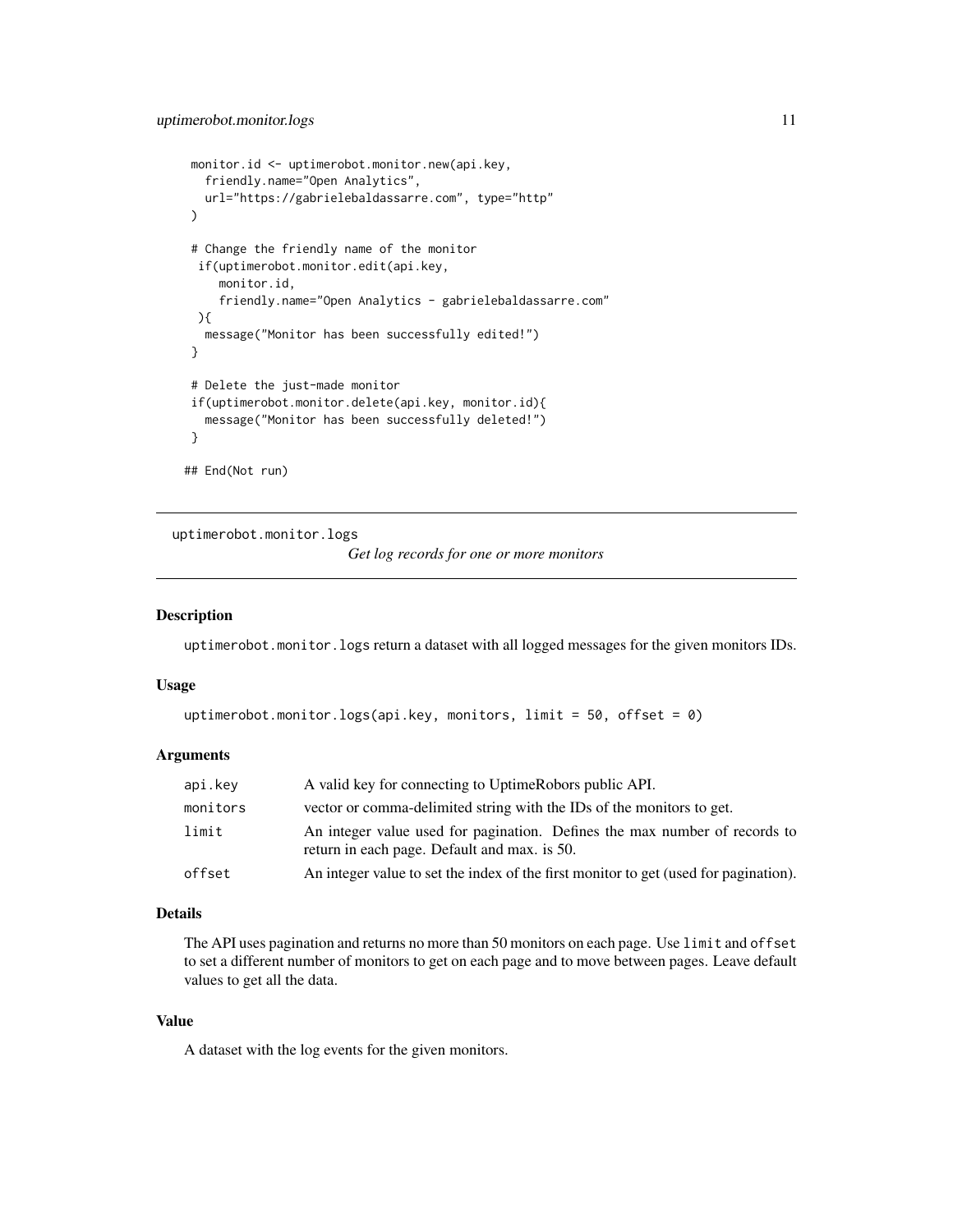#### <span id="page-11-0"></span>Author(s)

Gabriele Baldassarre

#### See Also

[uptimerobot.monitors](#page-15-1), [uptimerobot.monitor.responses](#page-14-1), [uptimerobot.monitor.contacts](#page-6-1)

#### Examples

```
## Not run:
# Let's assume the api.key is available into the environment variable KEY
api.key <- Sys.getenv("KEY", "")
```
# Returns all the monitors IDs. Since the function always return a data.frame # (even if you ask only for a column), you have to reference the column to get a character vector. monitors.id <- uptimerobot.monitors(api.key, fields="id")\$id

# Returns all the log events for the given monitors logs.df <- uptimerobot.monitor.logs(api.key, monitors=monitors.id)

## End(Not run)

uptimerobot.monitor.new

*Add a new monitor*

#### Description

uptimerobot.monitor.new creates a new monitor with the given properties.

#### Usage

```
uptimerobot.monitor.new(api.key, friendly.name, url, type, subtype = NULL,
  port = NULL, interval = 5, keyword.type = NULL, keyword.value = NULL,
 HTTP.username = NULL, HTTP.password = NULL, alert.contacts = NULL)
```
#### Arguments

| api.key       | string with a valid key for connecting to Uptimerobot API.                                                                                                                                                 |
|---------------|------------------------------------------------------------------------------------------------------------------------------------------------------------------------------------------------------------|
| friendly.name | string the friendly (screen) name of the monitor.                                                                                                                                                          |
| url           | string with the URL/IP of the monitor.                                                                                                                                                                     |
| type          | string or integer with the type of the monitor. You can use both the friendly<br>name (string) or the index (integer) here.                                                                                |
| subtype       | string used only for "Port monitoring" to set which pre-defined port/service is<br>monitored or if a custom port is monitored. You can use both the friendly name<br>(string) or the index (integer) here. |
| port          | string used only for "Port monitoring" to set the port monitored.                                                                                                                                          |
|               |                                                                                                                                                                                                            |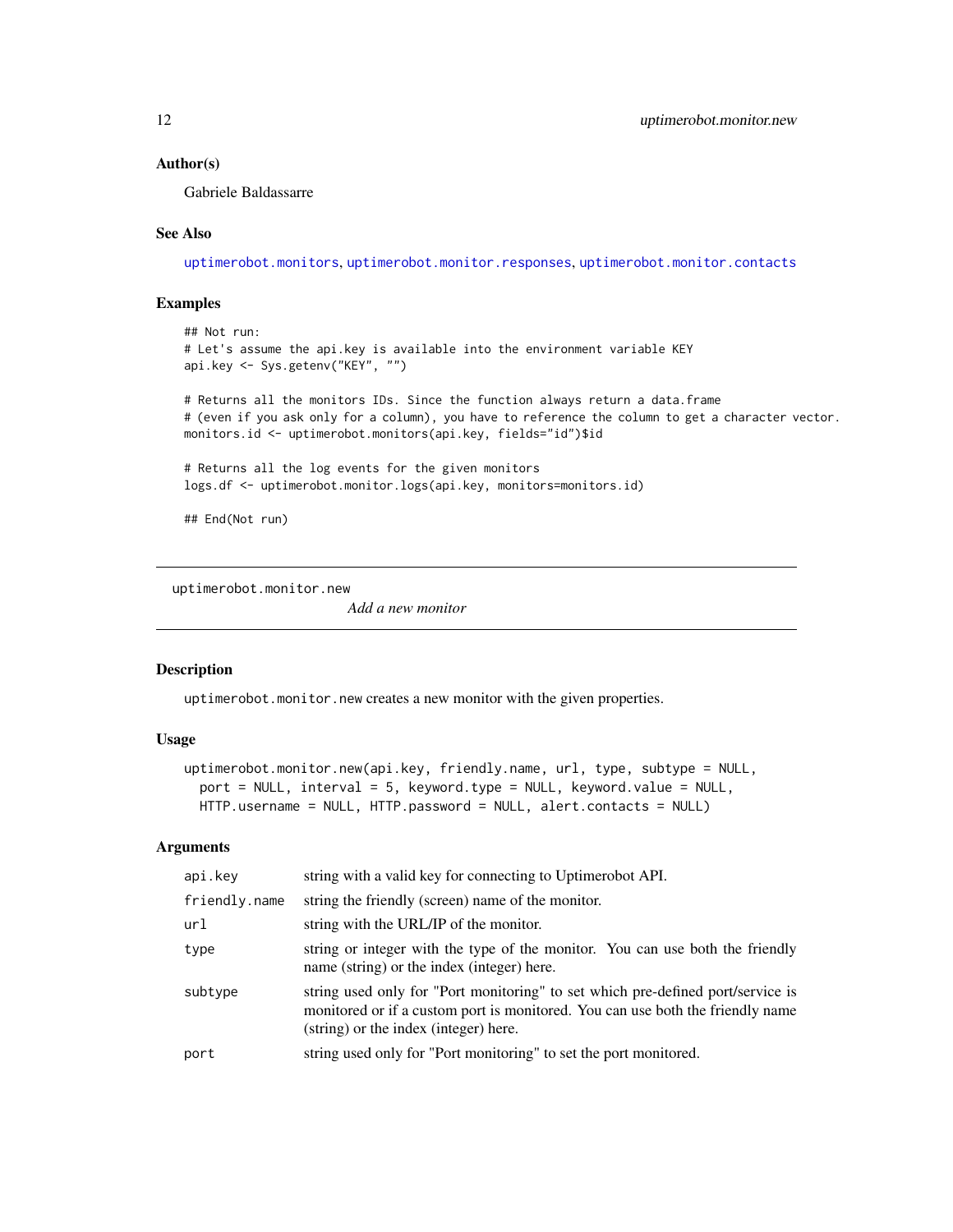| interval      | integer with the interval for the monitoring check (in minutes).                                                        |
|---------------|-------------------------------------------------------------------------------------------------------------------------|
| keyword.type  | required string in Keyword monitoring".                                                                                 |
| keyword.value | string with the value of the keyword (required for keyword monitoring).                                                 |
| HTTP.username | string used for password-protected web pages (HTTP Basic Auth). Available<br>for HTTP and keyword monitoring.           |
| HTTP.password | string used for password-protected web pages (HTTP Basic Auth). Available<br>for HTTP and keyword monitoring.           |
|               | alert.contacts character vector or data frame with the IDs to alert each with their threshold and<br>recurrence values. |

#### Details

The alert contacts are whom to be notified when the monitor goes up/down.

Multiple alert contact IDs can be sent in a character vector or in a data frame. If you pass alert contact IDs in a vector, each element must be formatted in the form  $\langle id \rangle$ \_ $\langle$ threshold $\rangle$ \_ $\langle$ recurrence $\rangle$ (note the underscores). If you prefer to format it as a data.frame, it must have these three columns: id, threshold, recurrence, numeric or integer. Order of the columns doesn't matter.

Please note that thresholds and recurrences can be omitted (default to zero) and, as they are only available in the Pro Plan, they are always 0 in the Free Plan.

#### Value

A numeric with the ID of the newly created monitor in case of success. An error is thrown otherwise.

#### Author(s)

Gabriele Baldassarre

```
## Not run:
# Let's assume the api.key is available into the environment variable KEY
api.key <- Sys.getenv("KEY", "")
# Create a monitor and get its monitor.id
monitor.id <- uptimerobot.monitor.new(api.key,
  friendly.name="Open Analytics",
  url="https://gabrielebaldassarre.com", type="http"
)
# Change the friendly name of the monitor
 if(uptimerobot.monitor.edit(api.key,
    monitor.id,
    friendly.name="Open Analytics - gabrielebaldassarre.com"
 ){
  message("Monitor has been successfully edited!")
}
# Delete the just-made monitor
```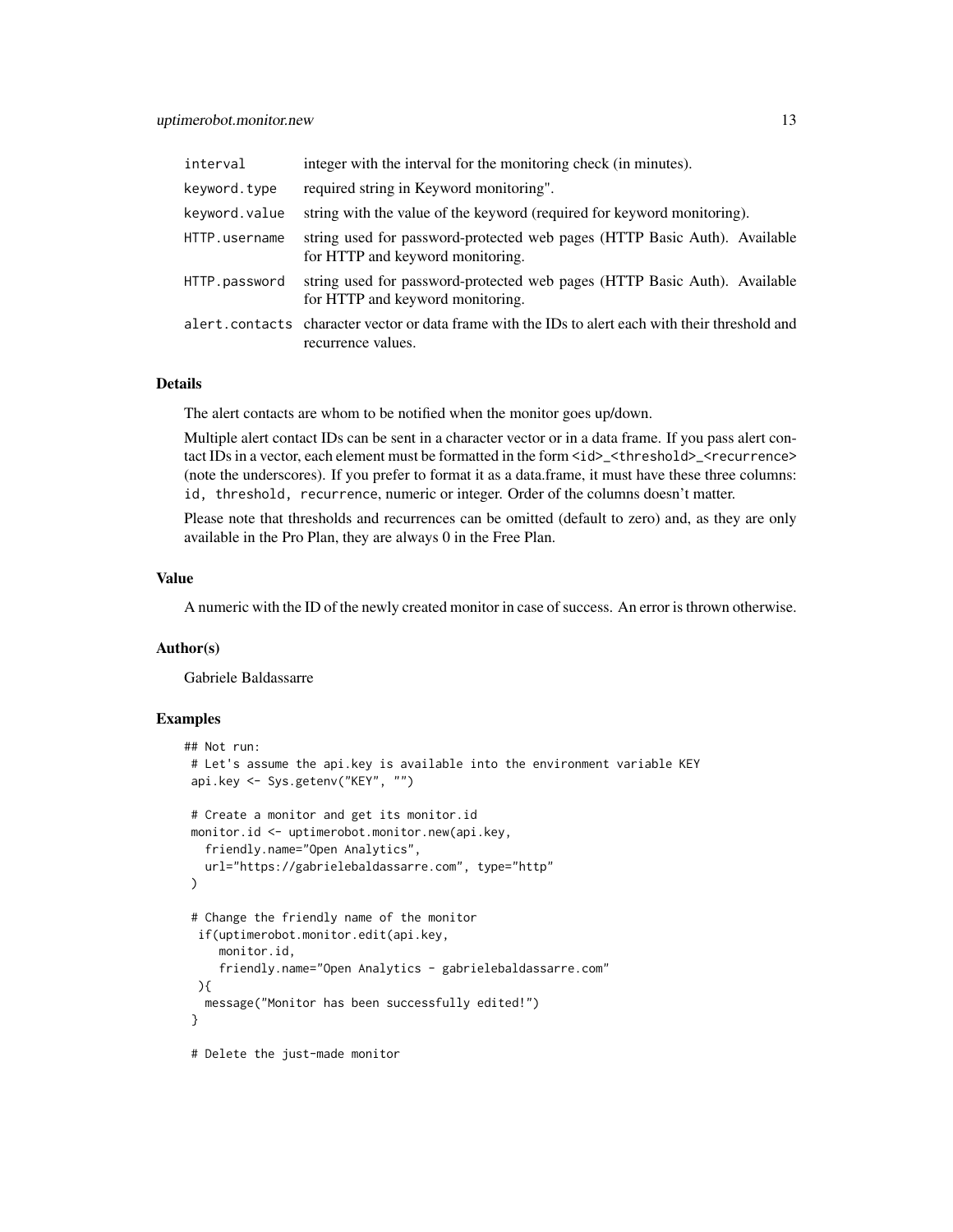```
if(uptimerobot.monitor.delete(api.key, monitor.id){
 message("Monitor has been successfully deleted!")
}
```
## End(Not run)

uptimerobot.monitor.reset

*Reset a monitor*

#### Description

uptimerobot.monitor.reset remove all the statistics and logs associated to a monitor ID.

#### Usage

```
uptimerobot.monitor.reset(api.key, id)
```
#### Arguments

| api.key | string with a valid key for connecting to Uptimerobot API. |
|---------|------------------------------------------------------------|
| id      | numeric or integer with the ID of the monitor to delete.   |

#### Value

The function returns TRUE in case success. An error is thrown otherwise.

#### Author(s)

Gabriele Baldassarre

#### Examples

```
## Not run:
# Let's assume the api.key is available into the environment variable KEY
api.key <- Sys.getenv("KEY", "")
```
# Get a list of all available monitors, and take the first id monitors.id <- uptimerobot.monitors(api.key, fields="id")[1,1]

```
# Reset the stats for that monitor
uptimerobot.monitor.reset(api.key, monitor.id)
```
## End(Not run)

<span id="page-13-0"></span>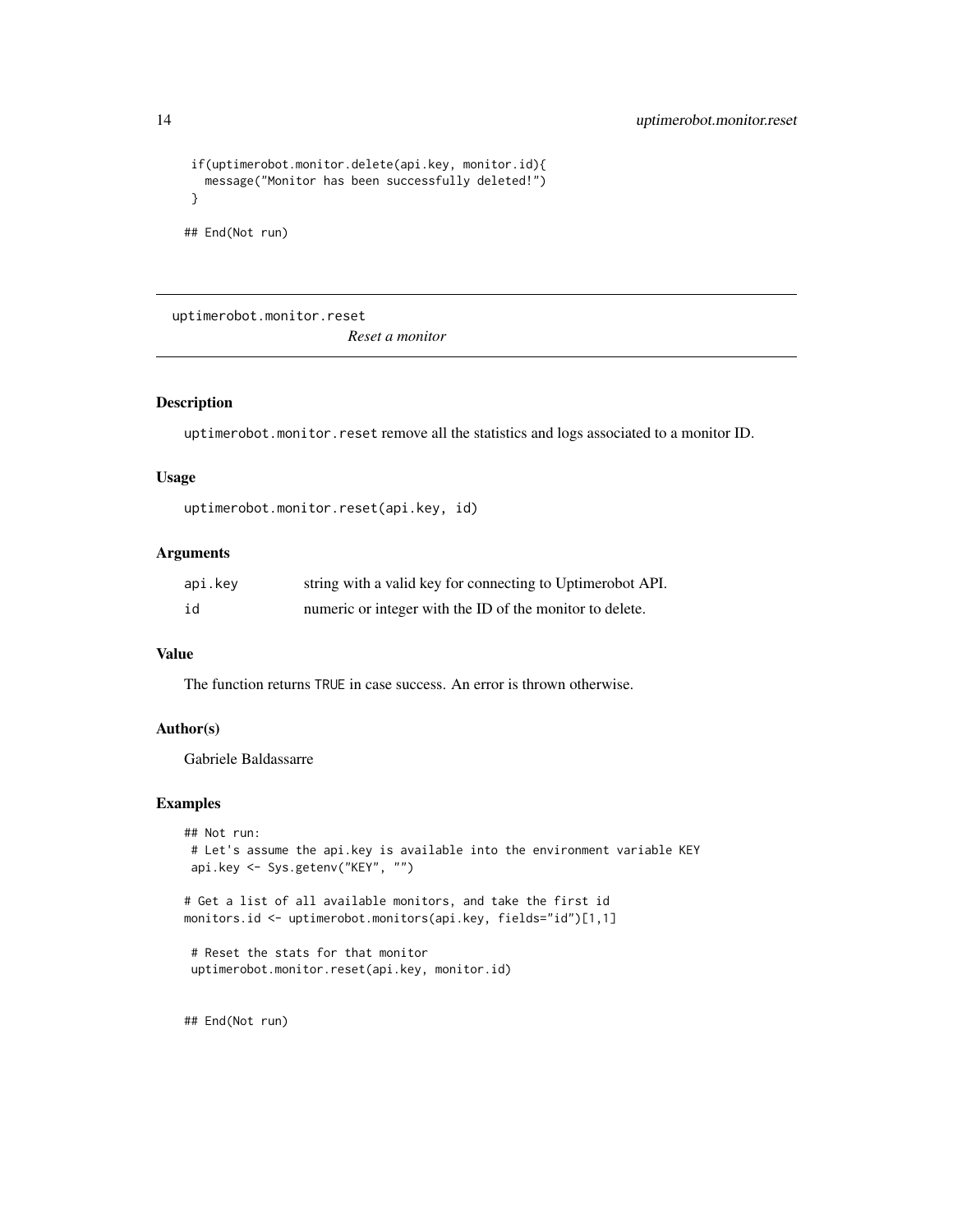<span id="page-14-1"></span><span id="page-14-0"></span>uptimerobot.monitor.responses

*Get response times for one or more monitors*

#### Description

uptimerobot.monitor.responses returns a dataset with all the response times for the given monitors IDs.

#### Usage

```
uptimerobot.monitor.responses(api.key, monitors, limit = 50, offset = 0)
```
#### Arguments

| api.key  | A valid key for connecting to UptimeRobors public API.                                                                     |
|----------|----------------------------------------------------------------------------------------------------------------------------|
| monitors | vector or comma-delimited string with the IDs of the monitors to get.                                                      |
| limit    | An integer value used for pagination. Defines the max number of records to<br>return in each page. Default and max. is 50. |
| offset   | An integer value to set the index of the first monitor to get (used for pagination).                                       |

#### Details

The API uses pagination and returns no more than 50 monitors on each page. Use limit and offset to set a different number of monitors to get on each page and to move between pages. Leave default values to get all the data.

#### Value

A dataset with the response times for the given monitors.

#### Author(s)

Gabriele Baldassarre

#### See Also

[uptimerobot.monitors](#page-15-1), [uptimerobot.monitor.logs](#page-10-1), [uptimerobot.monitor.contacts](#page-6-1)

#### Examples

```
## Not run:
# Let's assume the api.key is available into the environment variable KEY
api.key <- Sys.getenv("KEY", "")
```
# Returns all the monitors IDs. Since the function always return a data.frame # (even if you ask only for a column), you have to reference the column to get a character vector. monitors.id <- uptimerobot.monitors(api.key, fields="id")\$id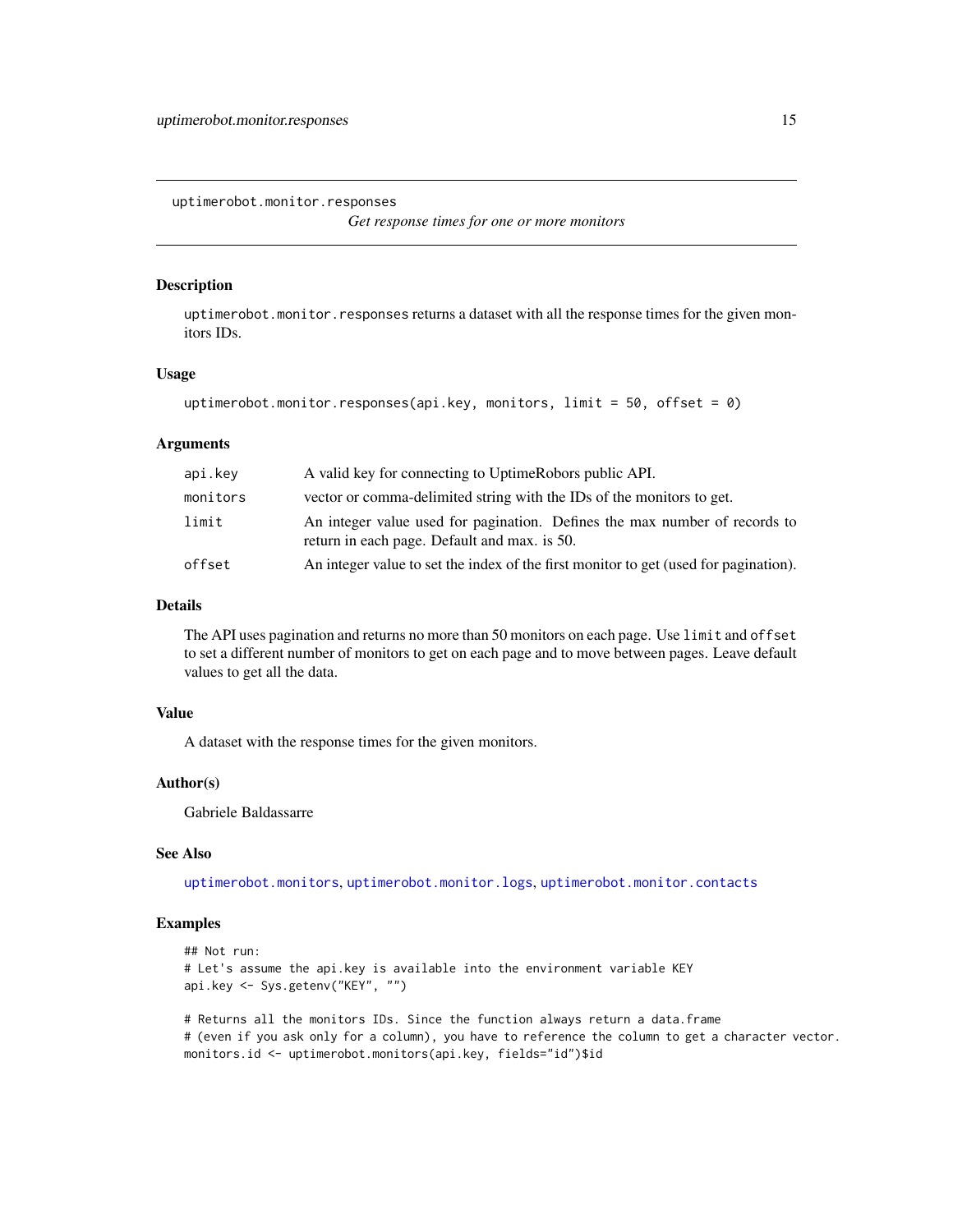```
# Returns all the ping events for the given monitors
logs.df <- uptimerobot.monitor.responses(api.key, monitors=monitors.id)
```
## End(Not run)

<span id="page-15-1"></span>uptimerobot.monitors *Get general informations about monitors*

#### Description

uptimerobots.monitors.responses return a dataset with general informations for a set of monitors.

#### Usage

```
uptimerobot.monitors(api.key, monitors = NULL, types = NULL,
  statuses = NULL, search = NULL, summary = list(), limit = 50,
 offset = 0, fields = uptimerobot.fields("monitor")$typical)
```
#### Arguments

| api.key  | A valid key for connecting to UptimeRobors public API.                                                                                                                                                                                                                                                              |
|----------|---------------------------------------------------------------------------------------------------------------------------------------------------------------------------------------------------------------------------------------------------------------------------------------------------------------------|
| monitors | vector or comma-delimited string with the IDs of the monitors to get. If not used<br>or set to NULL, will return all monitors in an account.                                                                                                                                                                        |
| types    | vector or comma-delimited string of monitor types. If not used or set to NULL, the<br>function will return all monitors types (HTTP, keyword, ping) in an account.<br>Else, it is possible to define any number of monitor types. You can use both the<br>friendly name (string) or the index (integer) here.       |
| statuses | vector or comma-delimited string of monitor statuses. If not used or set to NULL,<br>the function will return all monitors statuses (up, down, paused) in an account.<br>Else, it is possible to define any number of monitor statuses. You can use both<br>the friendly name (string) or the index (integer) here. |
| search   | An optional keyword of to search within monitor URL or friendly name to get<br>filtered results.                                                                                                                                                                                                                    |
| summary  | list of logical values to flag summary indicators to add to the output dataset.                                                                                                                                                                                                                                     |
| limit    | An integer value used for pagination. Defines the max number of records to<br>return in each page. Default and max. is 50.                                                                                                                                                                                          |
| offset   | An integer value to set the index of the first monitor to get (used for pagination).                                                                                                                                                                                                                                |
| fields   | vector or comma-delimited string with the general informations to include in the<br>output dataset. You may want to use the helper function uptimerobot. fields<br>if you don't want to manually compile the list of fields.                                                                                        |

<span id="page-15-0"></span>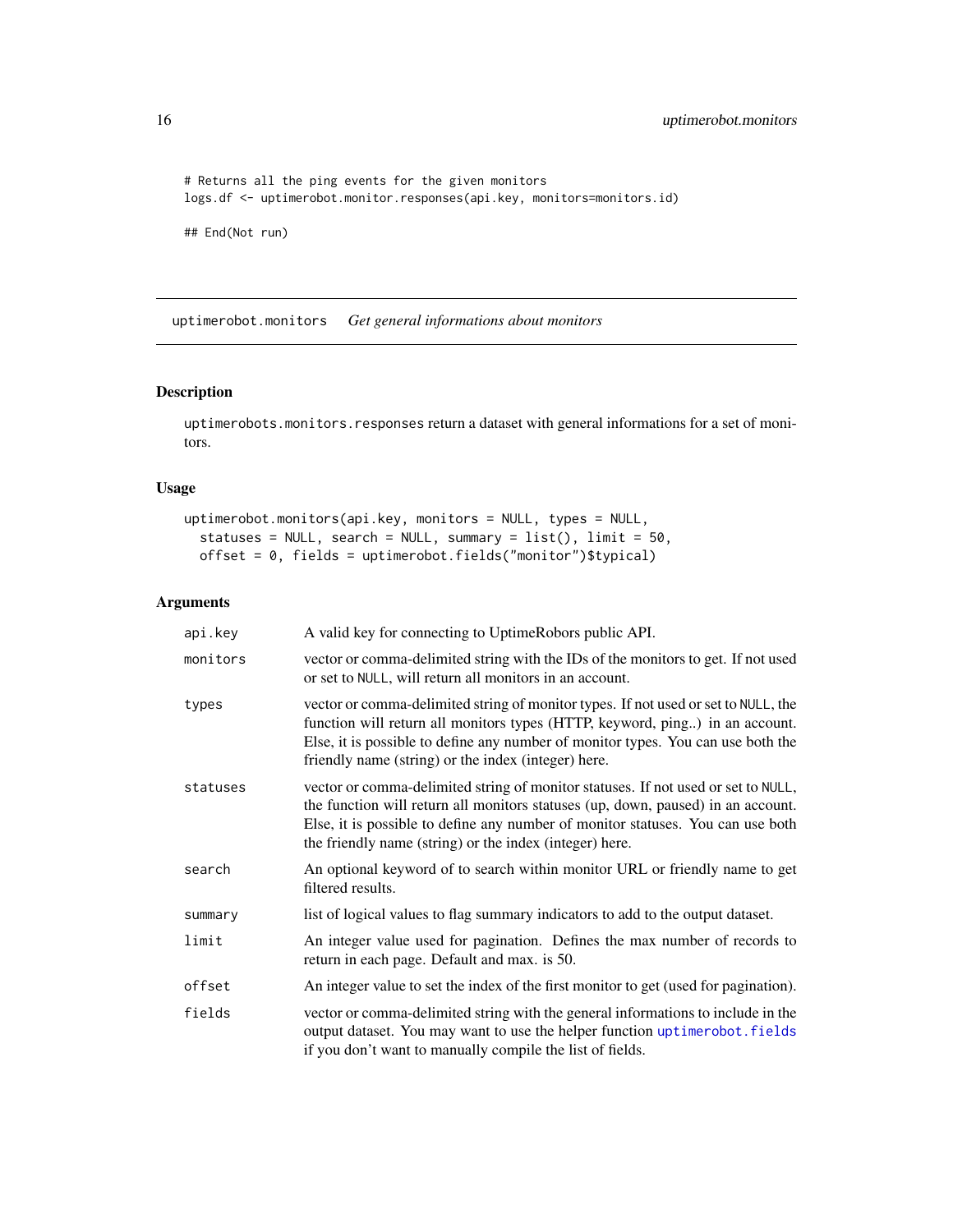#### <span id="page-16-0"></span>Details

If a vector of monitor is not given, the function will return data for all the available monitors.

summary parameter expect a lists of three named logic values that set which columns of additional statistics for each monitor must be added to output dataset for each available monitor. These are summary values only, as the instances are obtained using a set of dedicated functions.

- 1. response.times set to TRUE to add a column with the number of pings with response times available for the monitor to the output. These values can be queried using [uptimerobot.monitor.responses](#page-14-1) function.
- 2. log.records set to TRUE to add a column with the number of log entries recorded for the monitor to the output. These records can be queried using [uptimerobot.monitor.logs](#page-10-1) function.
- 3. alert.contacts set to TRUE to add a column with the number of alert contacts binded to the monitor to the output. Detailed informations about these contacts can be queried using [uptimerobot.monitor.contacts](#page-6-1) function.

You may just add the elements you want to include into the list, as they default to FALSE if missing. Set an empty list to exclude all the summary statistics from the output.

The API uses pagination and returns no more than 50 monitors on each page. Use limit and offset to set a different number of monitors to get on each page and to move between pages. Leave default values to get all the data.

#### Value

A dataset with general informations about the given monitors

#### Author(s)

Gabriele Baldassarre

#### See Also

[uptimerobot.monitor.responses](#page-14-1), [uptimerobot.monitor.logs](#page-10-1), [uptimerobot.monitor.contacts](#page-6-1)

```
## Not run:
# Let's assume the api.key is available into the environment variable KEY
api.key <- Sys.getenv("KEY", "")
# Returns all the monitors with a default set of attributes
monitors.df <- uptimerobot.monitors(api.key)
#' # Returns all the monitors of 'keyword' type
monitors.kwd..df <- uptimerobot.monitors(api.key, type="keyword")
# Returns all the monitors and all the attributes
monitors.full.df <- uptimerobot.monitors(api.key, fields=uptimerobot.fields("monitor")$full))
# Returns only the two monitors with ID: 1234, 5678
```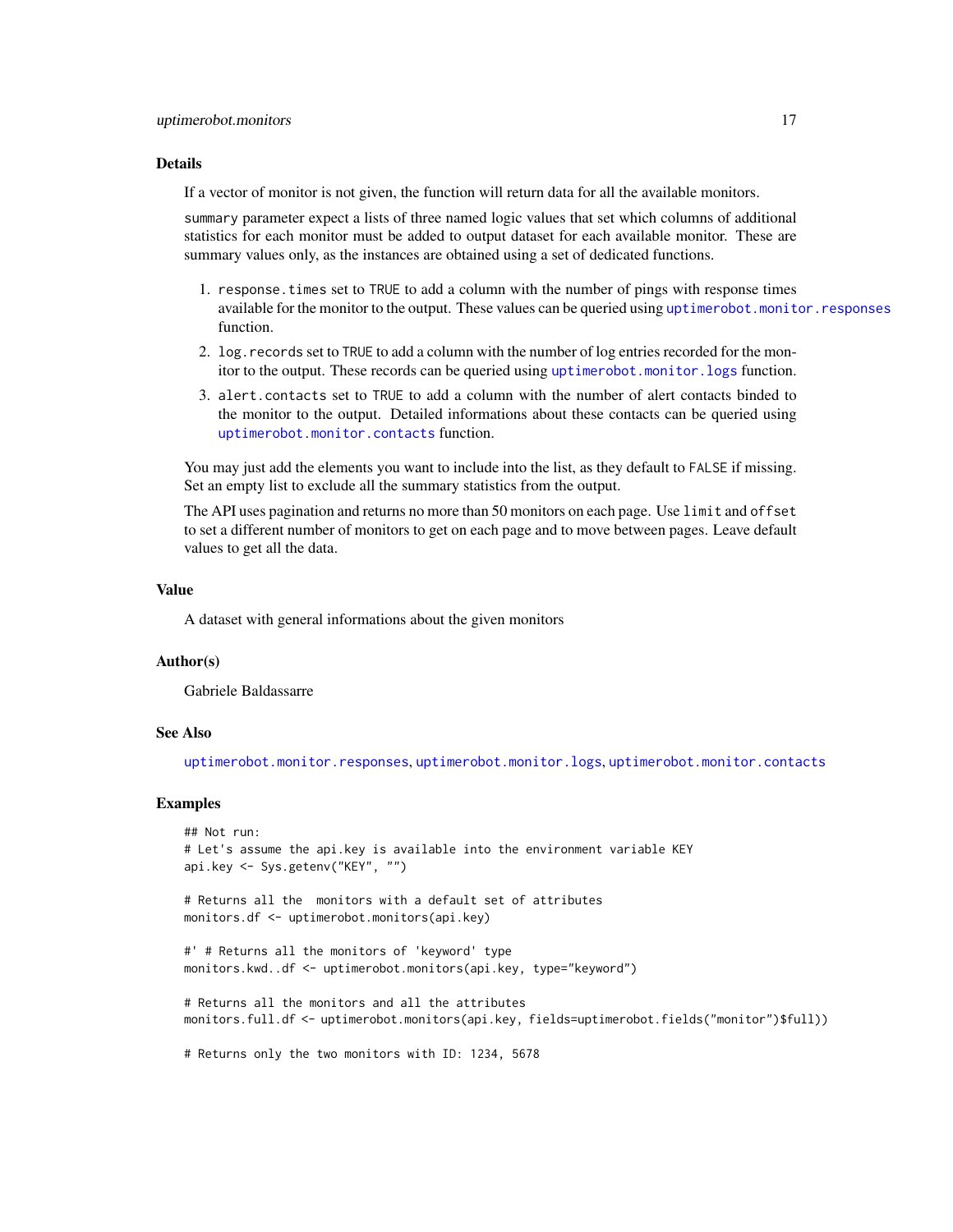monitors.df <- uptimerobot.monitors(api.key, c("1234", "5678"))

## End(Not run)